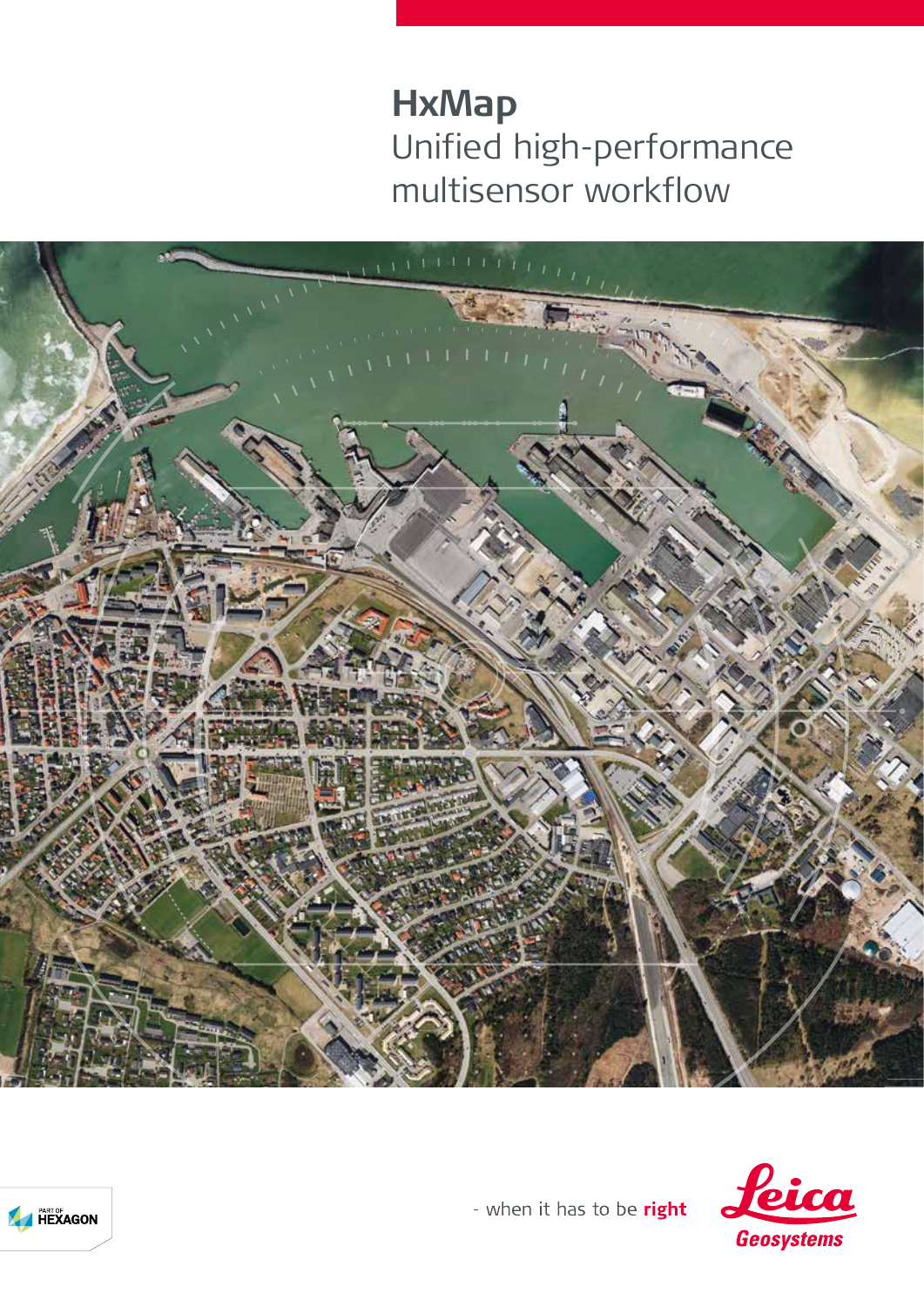# **HxMap** – Fastest, most intuitive postprocessing workflow for airborne sensors

The increased need for up-to-date geospatial information requires a new approach to data processing: rapid updates over large areas in the shortest possible time. HxMap, the high-performance workflow for airborne sensors, offers a fast, intuitive and efficient post-processing platform that allows you to generate all airborne data products within one single interface.

### Combined data acquisition & processing

To reach highest efficiency, post-processing has been tightly integrated with data acquisition. HxMap can be enabled for individual sensor types. For flexible production, scalable and application-specific software modules are bundled with the matching hardware. RealWorld is designed for large area airborne imaging projects, while RealTerrain provides a complete solution for large area LiDAR mapping, and RealCity supports you with your Smart City and 3D city modelling applications.



#### **SAVING YOU TIME & COST**

Manage your data in just one intuitive user interface to produce any airborne data product and don't waste time transferring data between or training staff on different software packages.

#### **UNPRECEDENTED DATA THROUGHPUT**

Take advantage of the industry's fastest data throughput and process any amount of data more efficiently in one single post-processing software.

#### **EASILY ADAPTABLE TO YOUR NEEDS**

Create a personal post-processing workflow with this flexible and modular platform that can be customised to your specific application needs by adding software licenses as you need them.

## HxMap bundles by application

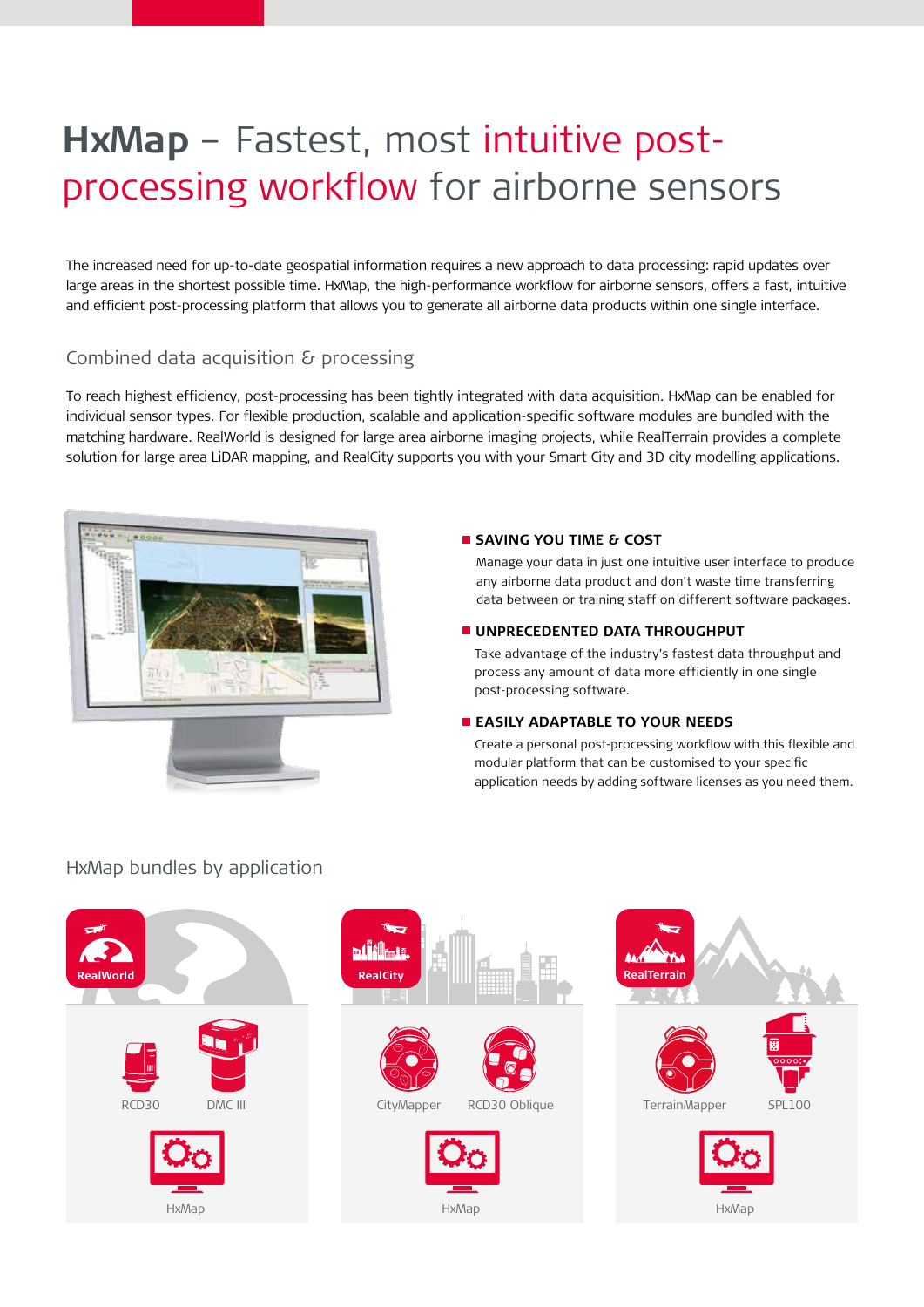## Standard workflow modules

| $\blacksquare$ = Standard $\blacksquare$ = Optional                                           | b<br><b>RealCity</b>        | <b>PA</b><br><b>RealWorld</b> | <b>RealTerrain</b>             |
|-----------------------------------------------------------------------------------------------|-----------------------------|-------------------------------|--------------------------------|
| Sensor Type <sup>1</sup>                                                                      | CityMapper<br>RCD30 Oblique | RCD30<br>DMC III              | TerrainMapper<br><b>SPL100</b> |
| Enabler<br>Enabler                                                                            |                             |                               |                                |
| Provider<br>Ingest, Raw QC, Workflow Manager, Point Cloud<br>Generator, Projection Engine     |                             |                               |                                |
| <b>Core Image</b><br>APM, Aerial Triangulation, InfoCloud,<br>Ortho Generator                 |                             |                               |                                |
| <b>Core LiDAR</b><br>AutoCalibration, Registration, Color Encoding, Data<br>Metrics, LiDAR QC |                             | о                             |                                |
| <b>3D Modeller</b><br>City Modeller, Texture Mapper, 3D Editor,<br><b>Building Finder</b>     |                             | о                             | $\Box$                         |
| <b>SDK</b><br>Developer's Kit                                                                 | $\Box$                      | $\Box$                        | $\Box$                         |

## How does HxMap work?

Starting from data download, raw QC to basic data management, HxMap intuitively guides you through the processing steps based on the input data type. HxMap offers embedded aerial triangulation and a solution for large oblique imaging projects, country-wide orthophoto projects, or small and large area LiDAR projects and corridor mapping alike.

The HxMap product generator creates the SmartBase, allowing all data products to be generated at the push of a button – referenced images, orthophotos, info clouds, intensity and colourised point clouds, and, in the near future, large orthophoto mosaics.



Workflow Manager **Raw QC** Ingest **Raw QC** Index and the United States of the United States and the United States of the United States of the United States and the United States of the United States of the United States and











LiDAR Module **Acknowler Contract Contract Active** Aerial Triangulation **3D Modeller Building Generation** 3D Modeller Building Generation